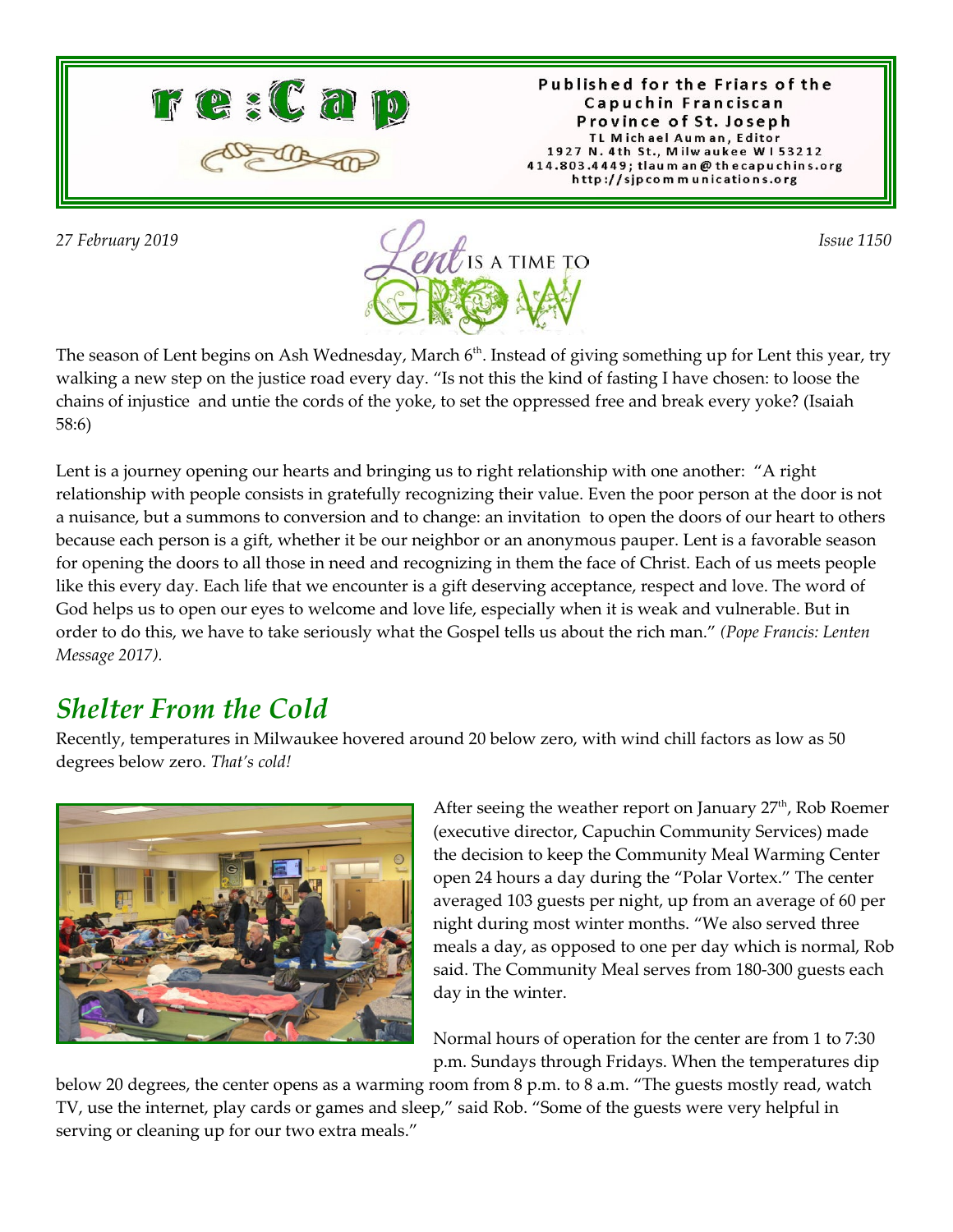Anticipating a greater number of guests during the extreme weather, the Community Meal sent out requests for additional food and extra cots. The response was so great, that excess donations were given to the House of Peace Food Pantry.

"Unfortunately," said Rob, "there are some homeless who will not come indoors, no matter how bad it gets. Some deal with mental illness and paranoia. They believe it is dangerous to be around others. There is a group called Street Angels that go under the bridges and in the woods to check on people, invite them in and make sure they are safe. They brought numerous people into our center each night last week, but they share with me that some will simply refuse."

### *Why Does the Church Keep Failing on Sexual Abuse?*



Sean O'Malley has spent decades cleaning up after pedophile priests. Now he's once again found himself in the middle of a crisis. In a recent interview for *Atlantic* magazine, he spoke of his frustrations. Following are a few excerpts from that article.

Possibly more than any other cleric on Earth, Sean O'Malley (Capuchin archbishop, diocese of Boston) understands how deeply the Church's errors on sexual abuse have damaged its mission and reputation. Today, he is one of Pope Francis' closest advisers, the

only American on a small committee of cardinals who meet regularly at the Vatican. He runs the pope's special commission on the protection of minors. And he is a member of the influential Vatican office responsible for preserving and defending Catholic doctrine. He believes that the Church has changed, can change, and will change. But as the world's top bishops meet in an unprecedented summit on sexual abuse at the Vatican, O'Malley has found himself frustrated, unable to push reforms through at the top.

O'Malley believes that the pope understands how important the issue of sexual abuse is: "His encounter with victims has made a very profound impact on his life and his ministry," O'Malley said. And yet, the Church faces enormous structural and cultural barriers to establishing worldwide policies and procedures to deal with abuse, which O'Malley acknowledged. As for the meeting [this month], "My worry is that the expectations in the United States are that this meeting is going to address all of our concerns here," he said, "which is not necessarily the case."

O'Malley will turn 75 in June, the standard age at which bishops and cardinals submit a letter of retirement for the pope's consideration. One by one, the prominent clergy of his generation have been facing from the public eye — either by stepping down or being felled by scandals of their own. It's unlikely that O'Malley will leave his roles this summer, but he is slowing down.

*Ed. note: You can read the entire article at:*

www.theatlantic.com/politics/archive/2019/02/sean-omalley-pope-francis-catholic-church-sex-abuse/582658/



International Women's Day (IWD) is celebrated annually on March 8th, a global day celebrating the social, economic, cultural and political achievements of women — while also marking a call to action for accelerating gender balance. Collective action and shared responsibility for driving a gender-balanced world is key.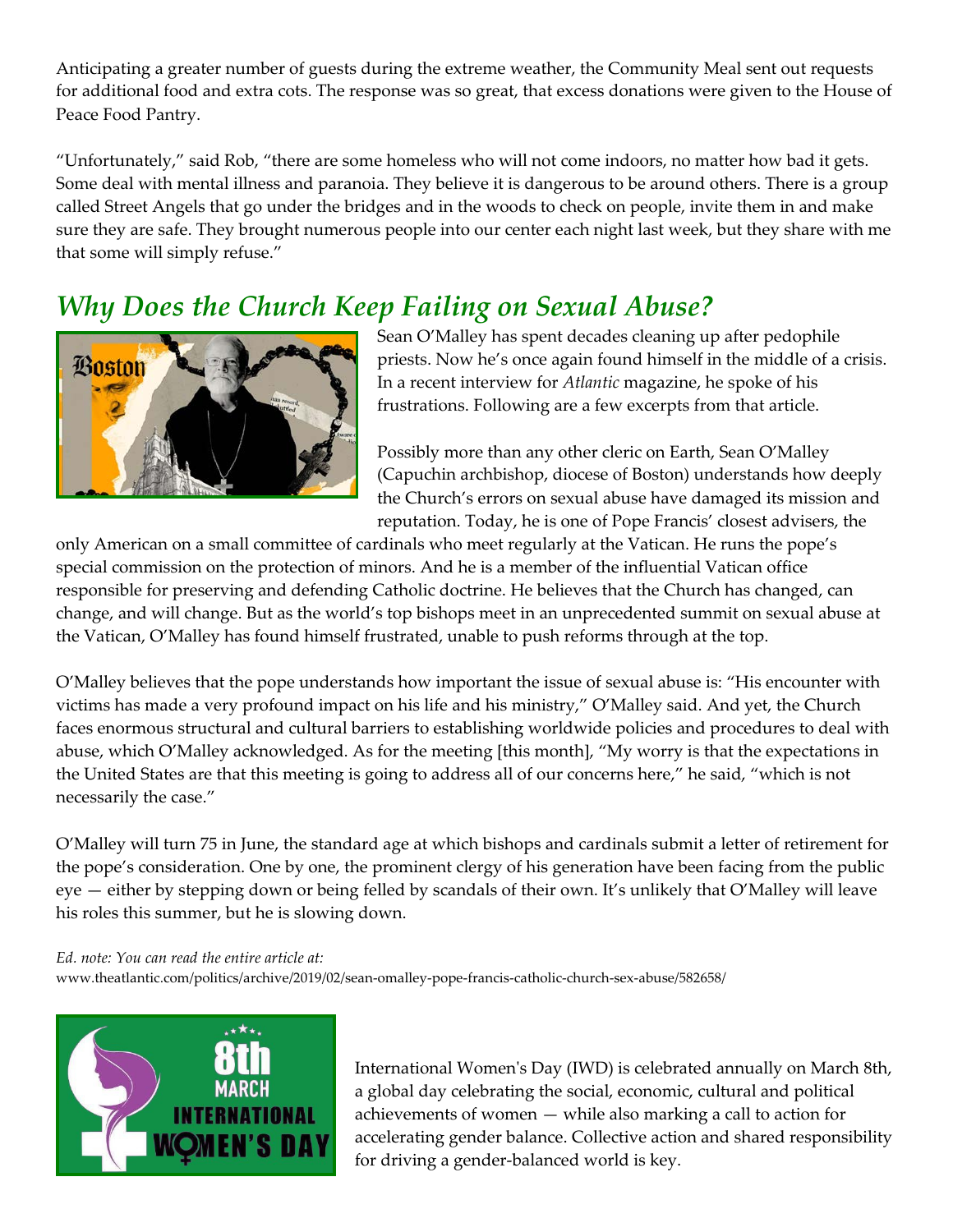### *Fraternal Visitation*

Thomas Karingadayil, provincial minister of the Pavanatma Province (Kerala, India) recently toured the Capuchin ministries in Milwaukee, including the House of Peace, St. Ben's Community Meal site, and our two Capuchin parishes.

The tour continued up to Mt. Calvary and Appleton. Prior to the Milwaukee visit, Thomas met friars and visited ministries in Detroit and Chicago.



# *We Saw You at the Tet Party in Chicago*

*(L-R) Roche Gaspar, Jerry Smith, Thomas Karingadayil and George Kooran.*



#### *Become a Lenten Vegetarian*

According to a report from the Institute for Agriculture and Trade Policy, together the biggest twenty meat and dairy conglomerates produce more greenhouse gases annually than Germany, Canada, Australia, the UK, or France, and the top five meat and dairy companies produce more greenhouse gases than either ExxonMobil, Shell, or BP. Clearly, these industries need to be effectively regulated if we are to meet the reduction in greenhouse gases necessary to avert a global warming catastrophe. But we can do our part by reducing our consumption of meat and dairy. If giving up meat has been a struggle, perhaps making it a Lenten resolution will boost your willpower. Lent is traditionally the season for fasting; what better devotional discipline than to become, for at least forty days, a vegetarian?